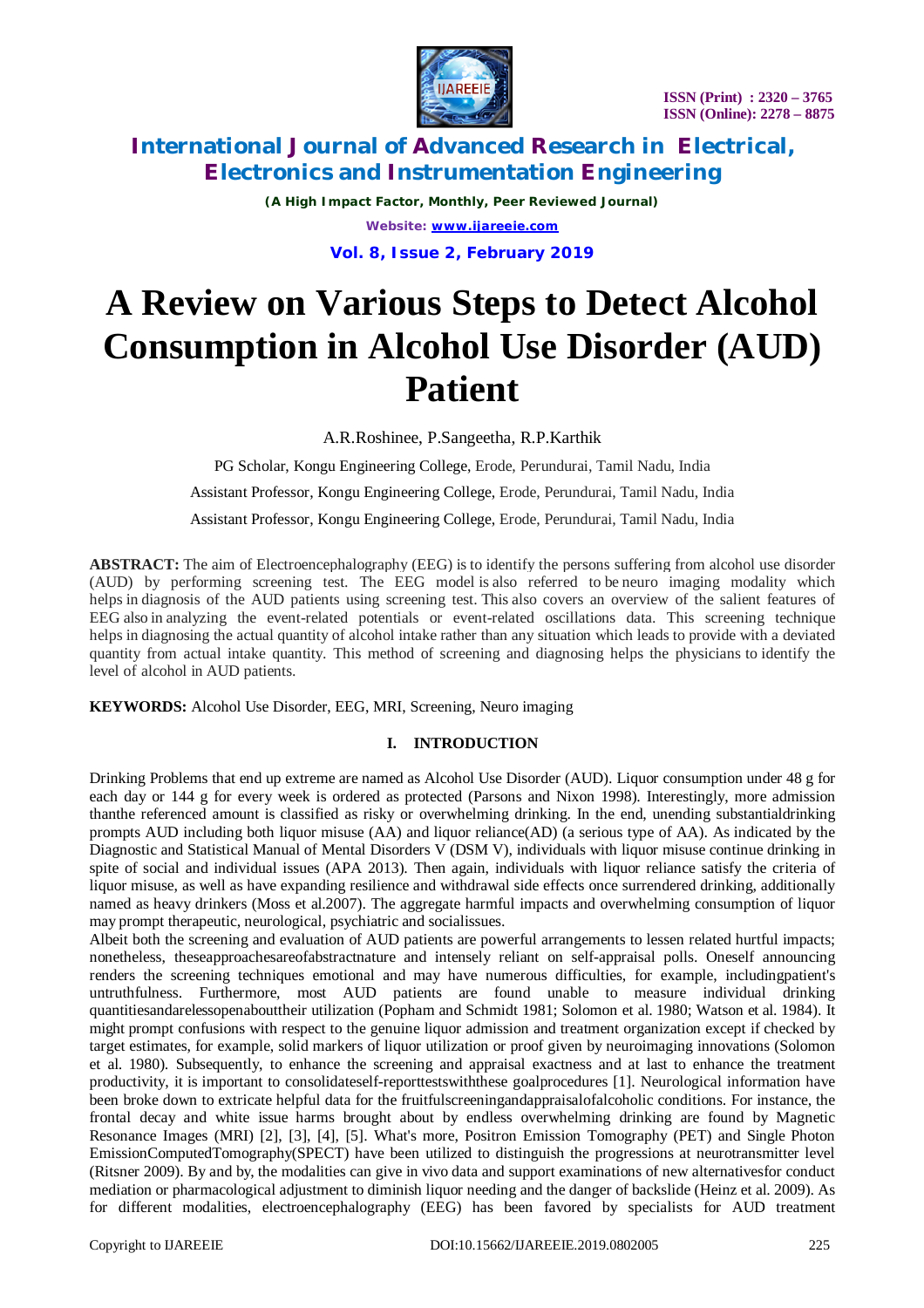

*(A High Impact Factor, Monthly, Peer Reviewed Journal)*

*Website: [www.ijareeie.com](http://www.ijareeie.com)*

### **Vol. 8, Issue 2, February 2019**

becauseofitsease,non-obtrusiveness,high worldly goals (1 ms), compactness, and accommodation [6], [7], [8].Subsequently,inthisaudit paper, the EEG-based investigations are examined in literature, EEG-based methods have been proposed to analyze AUD related problems such as deficiency in attention (Saletu-Zyhlarz et al. 2004), imbalance of neurotransmitter system (Rangaswamy et al. 2002) and recovery on mental state in individuals prohibited from drinking[9], [10]. Those evidences may be used to facilitate drug discovery, optimization and candidate compound selection. In addition, EEG can help clinicians understand better the alterations in brain activities during AUD as well as medication effects on structural and functional recovery (Parvaz et al. 2011). To summarize, EEG could offer three potential means to improve treatment efficiency (NIAAA2012):

- Combined with other self-report apparatuses (CAGE, MINI) amid screening to distinguish peoplewith liquor related issues and who are in danger
- Identifying the subset of teetotalers (Heavy drinkers who quit utilizing liquor after detoxification) at most elevated hazard forbackslide
- Evaluating new meds or social mediations by giving result measures to decide whether the mediations are having alluring impact(treatment result expectation).

In this paper, different EEG-based strategies to play out the AUD screening and appraisals are checked on including their key discoveries and critical research holes. Also, the related best in class approaches are talked about to investigate their possibilities for future research in the territory including resting-electroencephalography (REEG), occasion relatedpotential(ERP)andoccasionrelated swaying (ERO). Whatever remains of the paperissortedoutaspursues [11].The''Resting EEG (REEG)'' area talks about REEG-put together investigations that are based with respect to electrophysiological measures, for example, changes in amplitudes and intensity of various frequency groups and their conduct after detoxification or long- lasting treatment [12]. Furthermore, the paper accentuates the EEG lucidness, stage deferral and synchronization likelihood as promising electrophysiological measures for hiding their look into including AUD patients. Besides, the "Event related potential (ERP)" segment talks about the the ''Event related potential (ERP)'' segment talks about the ERPpart,i.e.,P300.Allthemoreexplicitly, the P300-based strategies are assessed and contrasted with one another with show shortfalls in psychological procedures of AUD patients [13]. The ''Event related oscillations (ERO)'' segment examines the discoveriesincludingtheERO,forinstance the P300 can be deteriorated into various recurrence segments which have just demonstrated some advancement in the investigation of Alco-comprehensive quality recuperation after lengthy time- frame treatment. To put it plainly, the paper talks about the known impacts of AUD on EEG motion in every subsection alongside relatedEEGtechniques.Finally,in''EEGas utilities for heavy drinkers treatment'' segment, the investigations talking about AUD recognizable proof and backslide prediction are featured with an expectation to demonstrate their potential for clinical practice for AUD treatment [14]. In addition, their confinements are additionally displayed.

### **II.RESTING EEG (REEG)**

RestingEEG(REEG)informationincluded electrophysiological chronicles amid a condition of rest, e.g., eyes shut (EC) and eye open (EO) conditions without being associated with any test movement (e.g.,an odd-ball errand). The REEGinformationare of composite nature and might be decayed into recurrence groups, for example, delta (0.5– 4 Hz), theta (4– 8Hz),alpha (8– 12 Hz), beta (12– 30 Hz) and gamma (30 Hz). The recurrence groups convey diverse sort of physiological data and have been related with the mind exercises. For instance, the delta and theta groups are showed amid data encoding so as to make new memory (Klimesch 1999); alpha band demonstrates the data recovery from memory and consideration (Kli- mesch 1999); the beta and gamma groups are related with observation (Sedley and Cunningham 2013), learning (de Souza et al. 2013) and consideration (Barry et al. 2010). The alpha band might be additionally partitioned into at least two sub-groups,e.g.,lowalpha(8–10Hz);high alpha (10– 12 Hz) (Rangaswamy et al. 2002; Saletu-Zyhlarz et al. 2004; Winterer et al. 1998). As alpha action communicates typical working of the mind, beta band is considered as excitatory while moderate groups including delta and theta might be translated as inhibitory (Saletu-Zyhlarz et al. 2004). There is a theory that the gamma band is balanced by theta band and furthermore demonstrates the activity of inhibitory interneurons by an instrument of settling of gamma rhythms inside theta rhythms (Nyhus and Curran 2010).Concentrates dependent on REEG information have recognized contrastsof neuronal exercises among drunkards and control subjects including diverse mind districts (Campanella et al. 2009; Parvaz et al.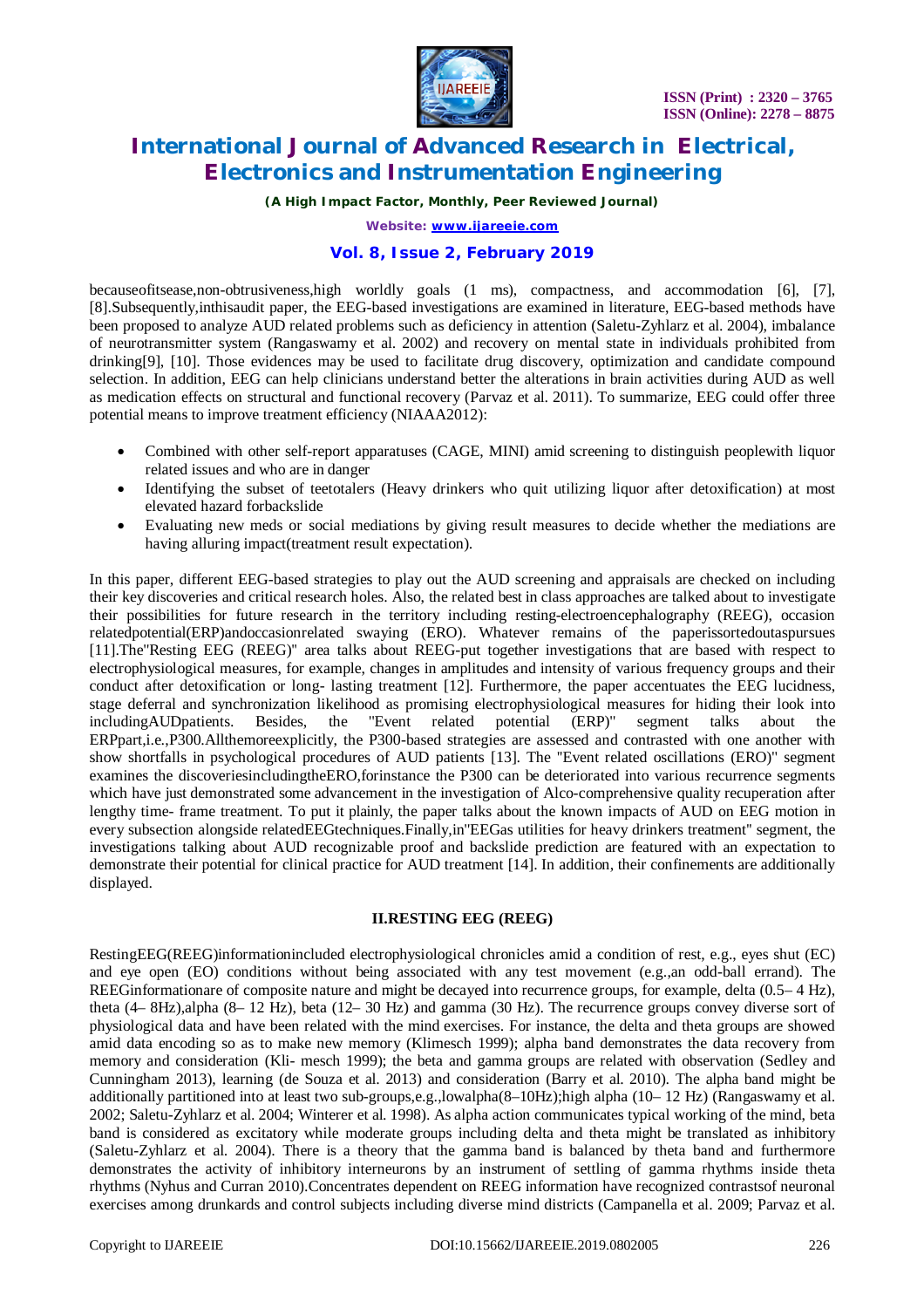

*(A High Impact Factor, Monthly, Peer Reviewed Journal)*

*Website: [www.ijareeie.com](http://www.ijareeie.com)*

### **Vol. 8, Issue 2, February 2019**

2011; Porjesz et al. 2005). For instance, otherworldly power examination joined with Statistical Probability Maps (SPM) may delineate the distinction in the power conveyance of different mind locales (Saletu-Zyhlarz et al. 2004). In this examination, the SPMs were developed by the procedure referenced somewhere else (Duffy et al. 1981; Saletu et al. 1987).The relative power is the level of intensity figured for one band (e.g. Delta) with the complete power registered for all EEG recurrence groups (e.g., delta, theta, alpha, beta, and gamma). In the figure, SPM feature not just the contrast between mean estimations of each gathering yet additionally the fluctuation inside each gathering.

### **III**. **EEG POWERSPECTRUM**

The factual contrasts of ghastly power among heavy drinkers and control bunches have been connected with different pathologies including the AUD patients. For test phase, the higher theta control has been accounted for in heavy drinkers when contrasted and control subjects (Bauer 2001; de Bruin et al. 2004, 2006; Rangaswamy et al. 2003; Winterer et al. 1998). This irregular increment may mirror the decrease or obstructing the capacity encode new data (Klimesch 1999). Additionally, by performing correlation under EC condition, Rangaswamy et al. (2003) found an expansion of theta control at all scalp loci, conspicuous at focal and parietal in guys and at the parietal for females. Also, the critical changes in theta control was viewed as related with cortical decay (Coutin-Churchman et al.2006; Saletu-Zyhlarz et al. 2004).Alpha band is prevalent REEG beat seen amid loosened up ready state. Decrement in alpha band of heavy drinkers, particularly in the occipital area, is characteristic of insufficiency in data recovery from memory and consideration (Saletu-Zyhlarz et al. 2004). Alphabandcanlikewisebebrokendownin time space and is arranged dependent on voltage (microvolts squared per octave). For instance, low- voltage alpha (LVA) (\ 10 lV) is watched more in drunkards than controls by Ehlers and Phillips (2007; Ehlers et al. 2004). Nonetheless, the watched distinction was not noteworthy. In the investigations of liquor abuse, intensity of beta band is more well-known than the intensity of gamma band. For instance, lifted beta band control was seen in AD patients in the entire cerebrum. Also, it was concentrated to be not affected by age and other clinical factors like later ness and amount of drinking (Coutin-Churchman et al. 2006; Rangaswamy et al. 2002; Saletu- Zyhlarz et al. 2004). In any case,sexual orientation impacts beta power, i.e., more manifested in male as contrasted and female heavy drinkers. The modificationof beta band control was clarified as an electrophysiological file of excitation- hindrance homeostasis in the cortex (Rangaswamy et al. 2002). Beta power was additionally used to play out the backslide forecast for detoxified patients and contrasted their ghastly power and controls (Bauer 2001). The grouping and investigation results demonstrated a huge increment in beta intensity of backslide inclined patients as contrasted and restraint inclined patients and controls. In any case, it was additionally discovered that these progressions may be identified with prescription (particularly benzodiazepine), sensoperceptual modifications (mind flights, illusions), clinical seizures and family ancestry of heavy drinkers. These elements can adjust beta power and influence the classification precision (Coutin-Churchman et al.2006).

### **IV.SYNCHRONIZATION PROBABILITY IN EEG**

The EEG-based amounts/highlights, for example, control ghastly thickness give data with respect to a particular cerebrum locale. For instance, the total or relative power demonstrates the cerebrum movement at an EEG sensor area. In opposite, EEG estimates, for example, the between hemispheric soundness, stage deferralandsynchronizationprobabilityare utilized to investigate utilitarian impacts among various cerebrum areas including more than one EEG sensor areas. The computation of rationality thinks about relationship of cerebrum electrical exercises between two distinctive mind regionsandgivestheircouplingdata.While cognizance and power range speak to relationship of various mind exercises because of the adjustments in volume conduction of EEG flag. The stage postpone communicates heading of the connection which is figured by estimating directional streambetween 2 EEG cathodes at various scalp areas.Tcheslavski and Gonen (2012) featured critical decrease of EEG power, rationality and stage synchronization in drunkards as contrasted and controls. Integration of cognizances, stage delays and phantom forces may uncover progressively about the changes in cerebrum exercises amid liquor compulsion. Furthermore, higher rationality in first degree male relative (guardians, full kin, or kids) of heavy drinkers was found in the frontaland cento- parietal than in controls without a family ancestryofAUD(Michaeletal.1993).This intelligibility variation from the norm saw in relatives of drunkards may have demonstrated the heritable danger of liquor misuse. The soundness estimation is progressively appropriate for stationary information with direct connections. If there should arise an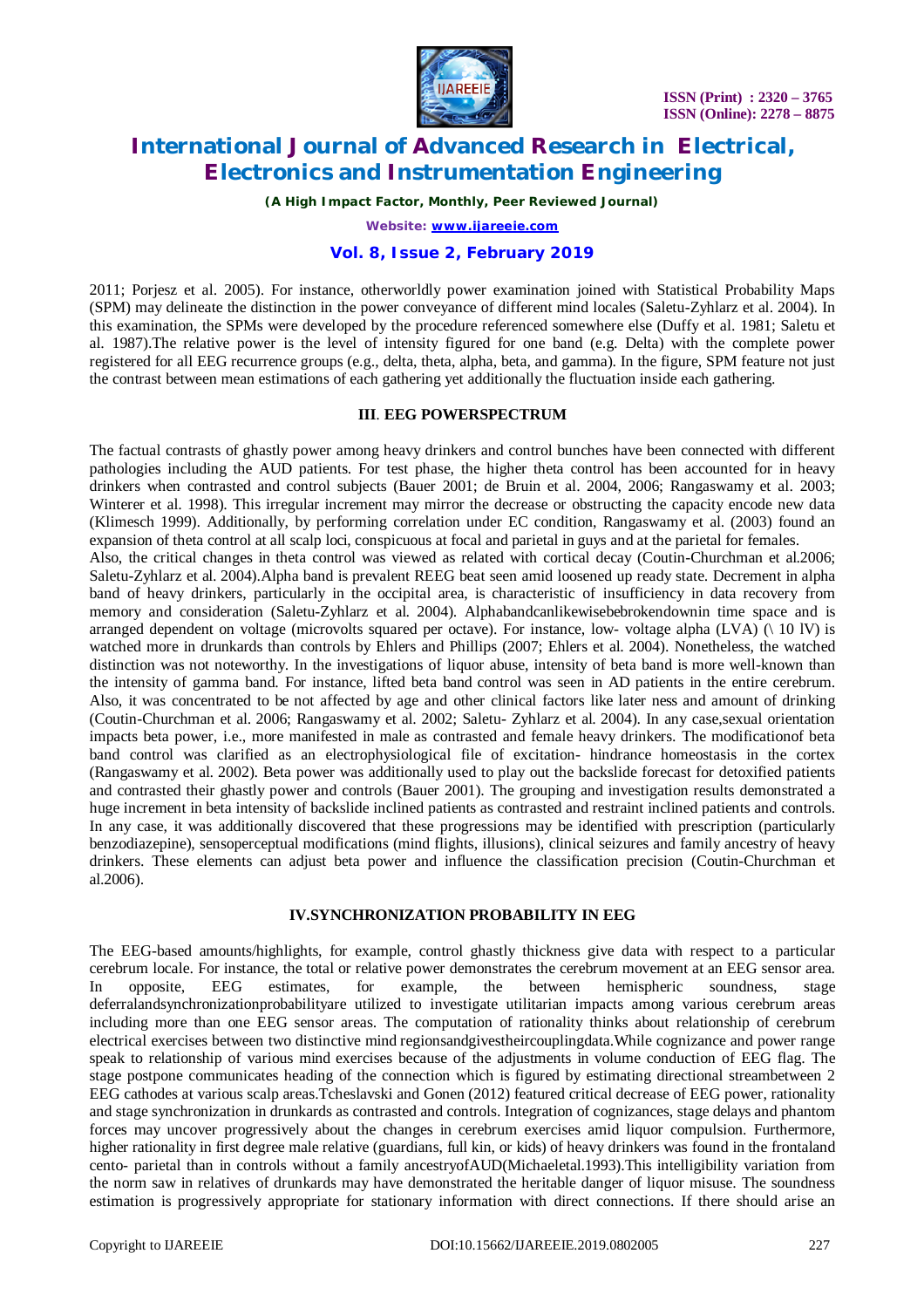

*(A High Impact Factor, Monthly, Peer Reviewed Journal)*

*Website: [www.ijareeie.com](http://www.ijareeie.com)*

### **Vol. 8, Issue 2, February 2019**

occurrence of non- stationary REEG information, intelligence may not recognize quickly evolving interdependencies (Stam and Van Dijk 2002). Enhancements, for example, joining of nonlinear dynamical systems have been proposed to break down.

Synchronization between two connected confused frameworks. One technique is to utilize synchronization probability (SL), which is a proportion of summed up synchronization between 2 dynamic frameworks(deBruinetal.2004).Thetime sensitiveEEGinformationmustbechanged into a state-space model to process SL. de Bruin et al. (2004) expressed that substantial consumers show expandedtheta synchronization as contrasted and light consumers amid EC condition. The enlarged theta synchronization in overwhelming consumers looked like an expansion in theta intelligibility in AUD patients versus controls. This comparative impact from both substantial consumers and heavy drinkers inferred unadulterated impacts of liquor allow on synchronization of cerebrum action, while limitingpuzzling impact of hereditary variables identified with AD. These distinctions additionally demonstrated that soundness, stagedeferral and SL could be potential highlights for recognizable proof of individualswith AUD.

### **V. EEG-BASED MACHINE LEARNINGMETHODS FOR AUDPATIENTS**

More recently, various REEG-based machine learning (ML) methods have been proposed to automate the screening and diagnosis of AUD patients (Acharya et al. 2014; Faust et al. 2013a; Gun taka and Tcheslavski 2013; Mumtaz et al.2017; Yazdani and Setarehdan 2007). The methods are based on automatic detection of alcoholism related changes in the EEG signals. In addition, the methods involved combination of signal processing techniques such as wavelet, nonlinear dynamics, and chaos theory and pattern recognition and classification techniques. The advancements in signal processing techniques allowed the researchers to compute EEG-based features that could be utilized for automatic identification of AUD patient's specific EEG patterns.

Also, strategies including disarray hypothesis may uncover more data about heavy drinkers in light of innate multifaceted nature and nonlinearity of REEG information. To enhance further understanding, the REEG information examination can use its nonlinear qualities by coordinating bedlam investigation with customary time– recurrence techniques. This can likewise clear a path for finding discriminants between individuals with AUD and controls. The discoveries in detoxified patients including backsliding and going without patients (Bauer 2001; Saletu-Zyhlarz et al. 2004) likewise give utility to anticipating patients with high danger of backslide. Be that as it may, the outcomes should be confirmed to watchthe impacts of medication on beta intensity of heavydrinkers.Inspiteoffastadvancement on liquor enslavement, few reports and concentrates concentrated on liquor treatment using REEG. Future researchcan concentrate on incorporation of highlights, for example, phantom power, lucidness, stage delay and so forth. What's more, the highlights can be information mined dependent on novel order calculations to accomplish better precision, affectability and particularity notwithstanding mechanizing the entire procedure amid screening and treatment expectation.

### **VI.EVENT RELATED POTENTIAL (ERP)**

Fragments of electrophysiological information recorded amid a psychological movement time bolted with an exploratory improvements (e.g., tactile, motoric, or intellectual occasions) are stupendous found the middle value of, named as occasion related possibilities (ERPs). Not at all like REEG information, had the varieties of ERP parts in alcoholic's display decreased P300 (P3) amplitudes and larger latencies as contrasted and controls. These strange believes of heavy drinkers could be broke down by (1) assessing and looking at ERP parts in different cerebrum locales among drunkards and controls, and (2) inspecting the impacts of various upgrades types,Socio-statistic information, and family ancestry and drinking propensities on ERP segments. In Go/No-Go worldview, the objective boost happens more much of the time than non-target upgrade. In an investigation utilizing the equivalent P3 extraction strategy with Go/No-Go worldview, Kamarajan et al. (2005) demonstrated lower adequacy of P3 parts in heavy drinkers to both target (Go) boosts and non- target (NoGo) upgrades as contrasted and controls, and there was less distinction between these two improvements in drunkards. P3 has demonstrated its capacity for distinguish the perpetual heavy drinkers. In any case, route back to 1985, it was proposed that low P3 voltages probably won't be reversible, or might recoup gradually after long abstinent periods (Porjesz and Begleiter 1985). Also, the outcomes have been con-solidified in the investigation of Alcoholics Anonymous individuals (partnership of individuals who share their analyses and bolster each other to beat their liquor related issues andrecuperate from liquor enslavement). The investigation demonstrated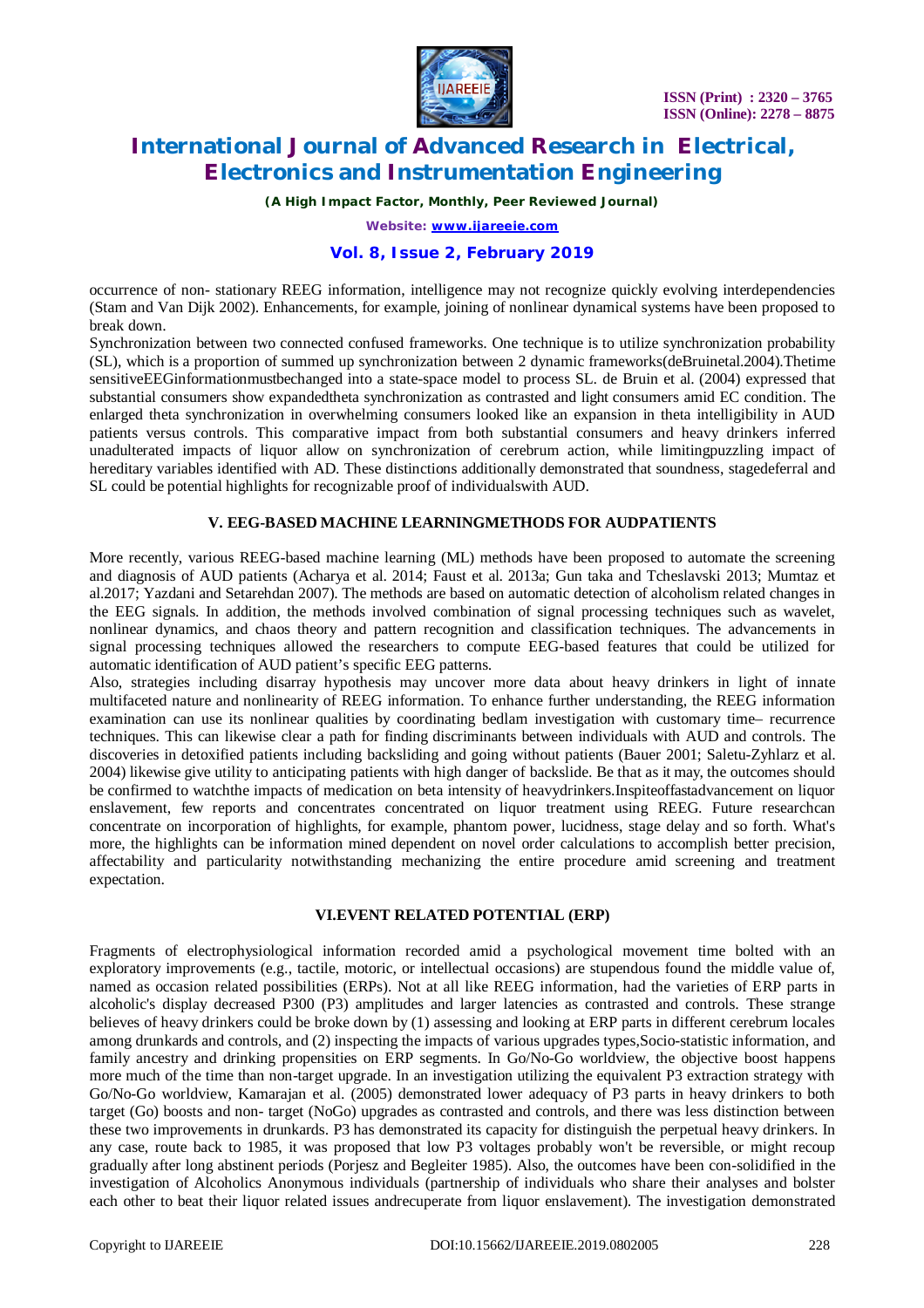

*(A High Impact Factor, Monthly, Peer Reviewed Journal)*

*Website: [www.ijareeie.com](http://www.ijareeie.com)*

### **Vol. 8, Issue 2, February 2019**

that heavy drinkers still show low P3 amplitudes after incredibly drawn out abstinent (3– 10 years) (Porjesz and Begleiter 1985). The discovering implies that P3 can't be utilized as appraisal apparatus for liquor fixation treatment in light of the fact that there isn't much contrast in P3segment among relapsers and teetotalers even after a long- lasting treatment (3– 10 years). In any case, it was recommended that the low voltages of P3 in heavy drinkers could be a pointer for liquor habit screening. Kamarajan et al. (2006) additionally recommended that the sufficiency of P3 may be considered as an end phenotype for hereditary examinations (biochemical markers that uncover about individual acquired danger of liquormisuse).A few upgrades have been accomplished in alcoholictreatment forecast by investigating P3a. Marinkovic et al. (2001) detailed the decline in both P3a and P3b when contrasted with pattern following a low portion of liquor (0.4 g of liquor per kg of body weight), and Furthermore more critical decline were appeared in P3a than P3b. The outcome proposed P3a as a potential screening instrument for drunkards. Then again, (Anderson et al.2011) analyzed P3a plentifulness as an indication the discriminant work for treatment accomplishment for substance reliance.They guaranteed that P3a abundancy was a powerful indicator of AD treatment, and much more precise than P3b and other AD estimations. Be that as it may, there are huge issues with the antiquity dismissal process. Right off the bat, it is essential hard to apply for early segments in light of the fact that these parts are moderately little as contrasted and the P300 and effectively influenced by relics. For this situation, the relic dismissal is a moderately rough process since it disposes of huge number of preliminaries with curio from the EEG midpoints. Also, it is troublesome for drunkards to control eye squintingand developments, subsequently came about into EEG information with more actualities than expected. Likewise, interim of upgrade is around 1500 ms or we have two boosts for each 3 s. Nonetheless, the recurrence of eye-squint is around 20 times each moment or flickering happens each 3 s (Iwasaki et al. 2005). In conclusion, the quantity of boost is just twice of the flickers and it implies that half of preliminaries will be killed and lead an incredible loss of data and an unrepresentative example of preliminaries because of detour artifacted preliminaries. Also, a portion of the trial models themselves, for example, visual upgrade required the members to keep their eyes open for quite a while ([ 5 min) that will make them tired and flicker all the more regularly, particularly for AUD patients. Under these eye-squinting conditions, the curio remedy methods (procedures that do the subtraction of the voltages because of eye flickering and eye development from recorded flag to recuperate unique flag) are elective arrangement that is increasingly appropriate to recoup those little segments. By utilizing relic remedy to recover early segments, Marco et al. (2005) detailed about the shortfall in sound-related tangible gating (neurologicalprocedures of sifting through repetitive or superfluous sound- related improvements in the mind from all conceivable sound-related upgrades) reflected by P50 segment in teetotalers. Curtin and Fairchild (2003) likewise demonstrated the connection among liquor and psychological capacity from the N450 decrease and negative moderate wave (NSW) connect with conduct impedance came aboutbecause of disappointment in intellectual control work amid liquor utilization. More investigation about the hindrances of early ERP parts may uncover the insufficiency saw in subjective preparing of drunkards. The customary strategy for averaging and pinnacle detection could prompt error of ERP segments. To limit this, single preliminary investigation strategies have been proposed for the distinguishing proof of ERP segments. Pfefferbaum et al. (1991) connected Woody channel methods todissect single preliminary ERP and found that the recurrence of P3 age to startling improvements was the equivalent in both alcoholics and controls yet with littler plentifulness in heavy drinkers while breaking down the flicker reactions. This distinction was considered to mirror the variation from the norm of programmed star cases in heavy drinkers. They likewise discovered that family ancestry of drinking may be the essential determinant of little P3 sufficiency, and more noticeable than the time and measure of liquor presentation.In another methodology, Crego et al. (2009) has proposed foremost part investigation (PCA) as a promising technique for securing ERP segments and decreasing their measurements for multichannel EEG accounts. In their investigation, N2 part was observed to be fundamentally bigger amid hitting the bottle hard than found in charge gathering. Likewise, P3 additionally shown deficiencies in working memory work amid hard-core boozing in frontal, Focal and parietal districts.

#### **VII.EVENT RELATED OSCILLATIONS (ERO)**

Occasion related motions (ERO) are electrophysiological information recorded amid execution of a subjective movement. Both ERO and REEG information share comparable recurrence groups; in any case, their understandings are unique. For instance, quicker frequencies (alpha, betaand gamma) watched during ERO chronicles show synchronization of neighborhood neutrons, while slower frequencies (delta and theta) compare to longseparationsynchronizations.EROsare sorted into either evoked (stage bolted to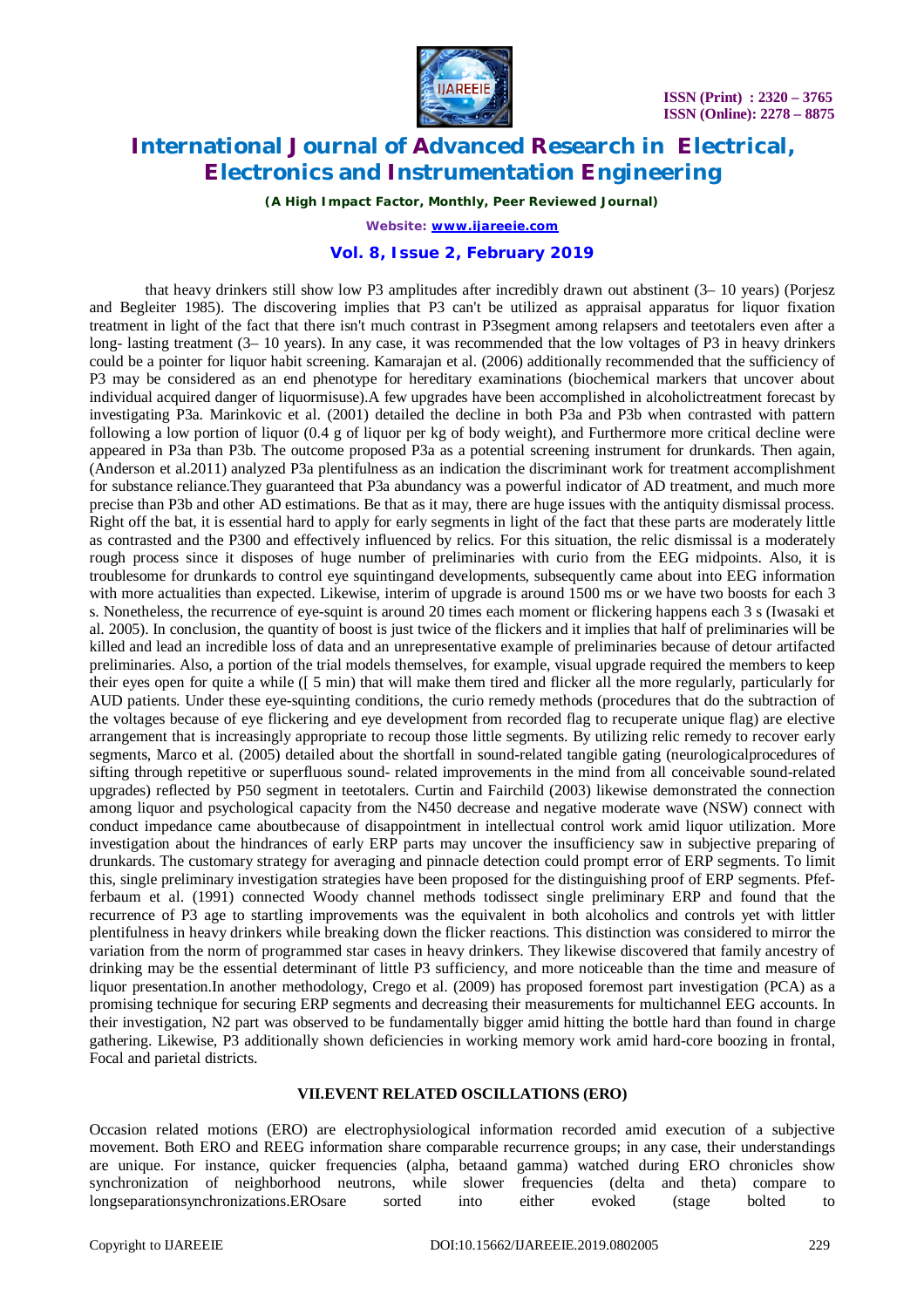

*(A High Impact Factor, Monthly, Peer Reviewed Journal)*

*Website: [www.ijareeie.com](http://www.ijareeie.com)*

### **Vol. 8, Issue 2, February 2019**

thestimulusamidpreliminary)orinstigated motions (non-stage bolted to the improvement amid preliminary). Evaluated in time– recurrence space, the initiated exercises can reflect either decline or an expansioninpower(withrespecttothepreupgrade period) named as occasion related resynchronization (ERD) or occasion related synchronization(ERS), individually (Andrew and Fein 2010b). Like REEG investigations, contemplates including EROs additionally examine changes in the cerebrum exercises dependent on intensity of different recurrence groups situated in various mind districts with three terms: occasion related evoked power EROEVK, instigated or non-stage bolted power ERONPL (counting ERS power and ERD power) and occasion related complete power EROTOT (total of EROEVK and ERONPL). Every one of these forces are broke down utilizing time– recurrence presentation, for example, spectrogram to acquire the contrasts among heavy drinkers and controls which will be examined in the following subsection.

### **VIII.STUDIES INCLUDING PORTIONS OF EROP300**

In view of intensity of various recurrence groups, numerous examinations have discovered that the P300 segments essentially included the motions of theta and delta groups (Andrew and Fein 2010b; Jones et al. 2006; Kamarajan et al. 2004, 2006; Krause et al. 2002; Rangaswamyand Porjesz 2008). Jones et al. (2006) showed thatfrontallyengagedthetabandmovement (4– 5 Hz) and back conveyed delta band action comprise the P300 part. They likewise discovered that drunkards indicated noteworthy deficiencies in evokeddeltaandalloutthetacontrolwhich contributed the most capacity to P300 waveform. The discoveries gave the reason of lower P300 abundancy by the deficiencies in ERO control. As indicated by these investigations, the theta motions shaped N200 and early piece of the P300 segment, while delta motions framed fundamental piece of the P300 part. In addition, these forces were additionally found altogether decreased among heavy drinkers when contrasted with controls while reacting with the visual improvements (Gilmore and Fein 2012; Rangaswamy and Porjesz 2008) and Go/NoGo worldview (Kamarajan et al. 2004, 2006). EROTOT and EROEVKgivean elective portrayal of the gathering distinction however less successful than P3b sufficiency (Andrew and Fein 2010a). Furthermore, Andrew and Fein (2010a) recommended that theta ERONPL may give unfair data to heavy drinkers. The recuperation from alcoholic condition is a moderateprocedureandmoreoftenthannot takes around 3 months (Addolorato et al.1998). In this manner, process including EEG can be planned into 2 phases to contrast and the outcomes from research facility test (Andrew and Fein 2010a, b; Gilmore and Fein 2012): (1) Short-Term Abstinent Alcoholic (STAA) is characterized as 3– a half year abstinent patients; and (2) Long-Term Abstinent Alcoholic (LTAA) is characterized as 6– a year abstinent patients. By considering ERONPL amid the recuperation of heavy drinkers, it was discovered that the LTAA demonstrated a bigger theta ERS capacity to the objective upgrade than controls. A similar finding was accomplished in both STAAandLTAA(GilmoreandFein2012). What's more, the extent of improvement in STAAwasmorenoteworthythaninLTAA. In this manner, the incited theta ERS might be a marker of mind work recuperation for liquor compulsion treatment. Other than that, delta EROEVK, delta and theta EROTOT were additionally observed to be essentially lower in LTAA as contrasted andControls. This finding could give an optionand practically identical portrayal of P3b abundancy decrease for evaluating recuperation advancement or backslide forecast.TheprogressionsinEROintensity of moderate groups were accounted for in heavy drinkers as well as in the individuals who are at high danger of AUD. Rangaswamy et al. (2007) found a decline of theta EROTOT and delta EROEVK for visual target boosts in the posterity of high hazard liquor fixation. This finding may be utilized for distinguishing the acquired danger of liquormisuse.

As to actuated theta ERS control, it was observed to be related with working memory and consideration genius cesses (Krause et al. 2000). Consequently, more noteworthy theta ERS in STAA and LTAA (Krause et al. 2000). Consequently, more noteworthy theta ERS in STAA and LTAA proposedthatheavydrinkersneededtogive careful consideration and more prominent working memory to perform targetlocation amid weirdo assignment. The more prominent theta ERS in STAA withrespect to LTAA may show compensatory instruments in drunkards to defeat working memory and consideration shortfalls. In any case, there might be an impediment for an expansion of incited theta ERS control that can cause breakdown of compensatory component as undertaking requests increment. Subsequently, initiated theta ERS of drunkards require more examination under overwhelming assignment (condition thatrequiressubstantial memory stack) to look at how the errand requests could influence the contrasts among the heavy drinkers.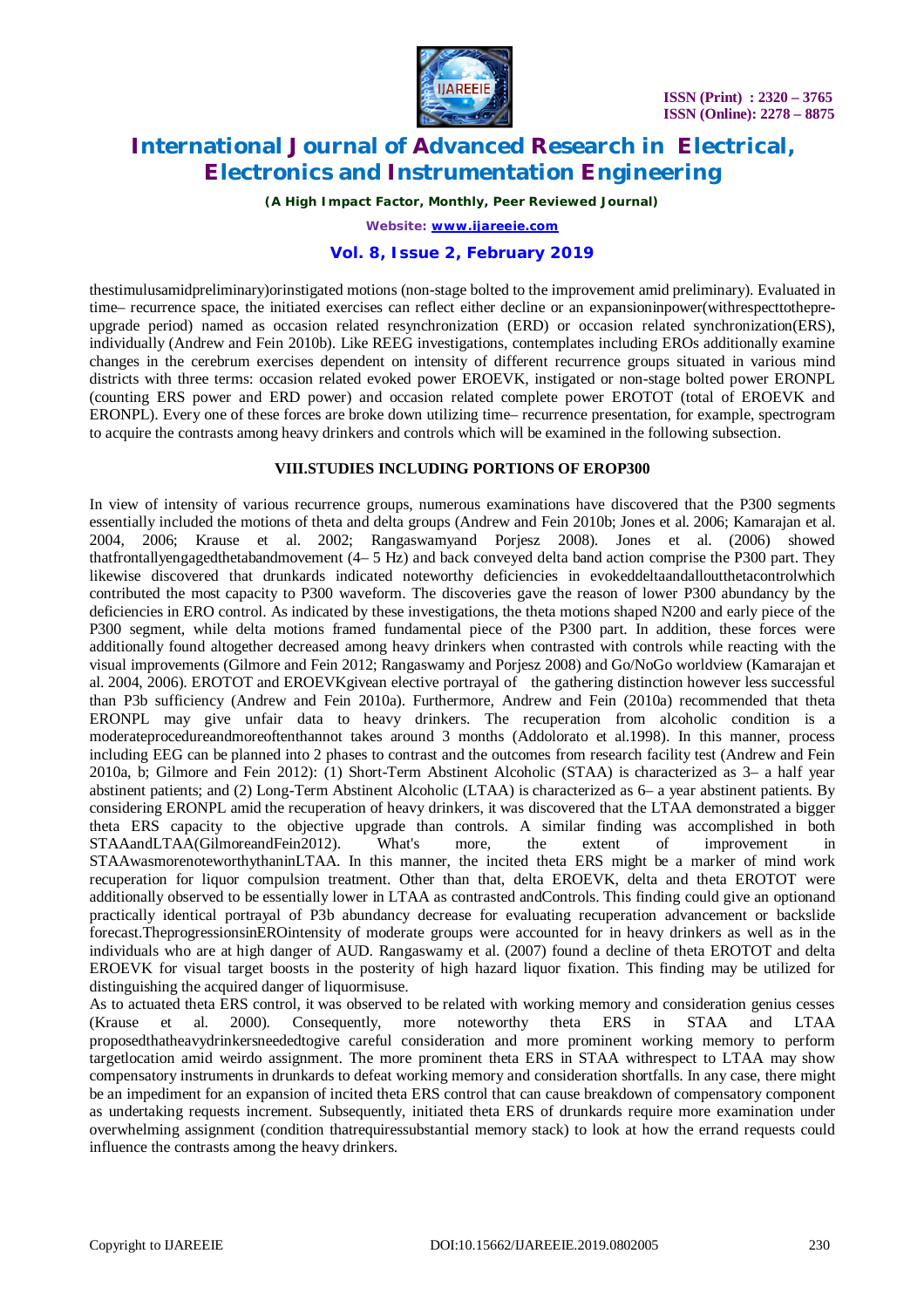



*(A High Impact Factor, Monthly, Peer Reviewed Journal)*

*Website: [www.ijareeie.com](http://www.ijareeie.com)*

#### **Vol. 8, Issue 2, February 2019**

### **IX.THE VARIOUS ERO STUDIES**

Liquor utilization was likewise seen to influence moderate motions. By looking at the impacts of liquor on EEG amid a sound-related memory err and, Krauseetal.(2002) havefoundnoteworthyimpactsinthetaand alpha recurrence groups. The organization of liquor caused a decline of early- appearance of ERS reactions amid sound- related encoding and expanded the later- showing up ERD reactions amid recovery. This showed liquor had disorganizing impacts on mind electric oscillatory frameworks in both theta and lower alpha recurrence go amid subjective handling. Nonetheless, the examination did not research progressively about the relationship between long-lasting impactof liquor utilization and modification of moderate motions. By concentrate liquor reliance related adjustments, Tch-eslavski and Gonen (2012) reasoned that a decline of normal EEG control in heavy drinkers were essentially seen in left focal and right cento-parietal locales for delta wavering;in left frontal-focal, focal, parietal, right transient, and right worldly parietal areas for theta swaying; in left frontal-focal and right parietal and occipital districts for moderate alpha swaying; and inrightoccipital area for quick alpha and moderate beta motion. Other than delta and theta swaying, gamma ERO was likewise observed to be influenced under visual boosts in drunkards. Rangaswamy et al. (2007) and Padmanabhapillai et al. (2006) featured gamma ERO as a solid marker for AD screening. In their investigations, the reacting concealment of gamma band movement to target boosts saw in the frontal area of heavy drinkers were related with intellectualprocedures (Padmanabhapillai et al. 2006). In addition, evoked gamma wavering amid visual observation and adjustment in gamma power could be utilized as screening device for drunkards. Be that as it may, this application required more examination (Andrew and Fein 2010a)**.** Liquor habit considers dependent on ERO including time– recurrence examination uncovered new discoveries about machine gear- preventive procedures of drunkards. These discoveries may expert vide better comprehensiononthedeficienciesinheavy drinkers. The investigations in ERO were predominantly concentrating on evoked delta, gamma prompted and complete theta control. Evoked delta and theta powers were recommended to contribute the most power in P300 flag. The huge decline of evoked delta and theta control ended up being more noteworthy than P300 tomirror the deficiencies saw amidchoiceprocedures in drunkards because of boost. The finding may enhance clinicalscreening and analyze for liquor enslavement treatment. Future research can focus more on the utilization of dynamic time recurrence and may examine other recurrence groups to accomplish better exactness and see progressively about the psychological procedures of liquor compulsionpatients.

#### **X.CONCLUSION**

In this paper, a far reaching audit of the commitments made by EEG based systems for AUD and its related difficulties are examined. The point is to feature key discoveries that could manage future research in this specific situation. The main focus dependent on neuroimaging systems have demonstrated their effectiveness for AUD screening including liquor consumption and its related issues. In any case, these techniques are not prominent in clinical practice since doctors have little learning of flow examines as connected to clinical practice. Further-more, the current EEG techniques get little consideration as themajorityoftheEEGthinksaboutarenot sufficiently proficient and hearty to be viewed as clinical compelling. This is a result of the methodological contrasts among various examinations. Also, the little example sizes utilized by these methods present impediment to sumup their discoveries. About EEG technique, there are various strategy ecological contrasts in AUD ponders. The distinctions depend on different exploratory ideal models, removed features, and information handling strategies utilized crosswise over examinations. Regardless of these distinctions, basic focuses are centered on the neurophysiological varieties in drunkards.

#### **REFERENCES**

- 1. AcharyaUR,BhatS,AdeliH,AdeliA, "Computer-aided diagnosis of alcoholism related EEG signals", International Journal of Epilepsy Behaviour, Vol. 41,pp.257–263,2014
- 2. Ashok, Janarthanan, "EEG Based Medical Assistance in treatment of Mentally Retarded People", International Journal of Printing, Packing and Allied Sciences, Vol.4, No.2 pp.916-920 December2016
- 3. Christian Cajochen, Rebecca Foy and Derk Jan Dijk, "Frontal Predominance of a Relative Increase in Sleep Delta and Theta EEG Activity after Sleep Loss in Humans", Journal of Neuroendocrine and Sleep Disorders,Vol.2,no.3,pp.65-69,1999
- 4. Daniel J. Buysse, Anne Germain,Martica L. Hall,Douglas E. Moul, EricA.Nofzinger,Amy Begley, Cindy L. Ehlers, Wesley Thompson,David J. Kupfer, "EEG Spectral Analysis in Primary Insomnia: NREM Period Effects and Sex Differences",Journal of SLEEP, Vol. 31, No. 12, 2008
- 5. De Souza ACS, Yehia HC, Sato M-A, Callan D (2013) Brain activity underlying auditory perceptual learning during short period training: simultaneous fMRI and EEG recording. BMC Neurosciene,Vol.14,No.1,pp.1